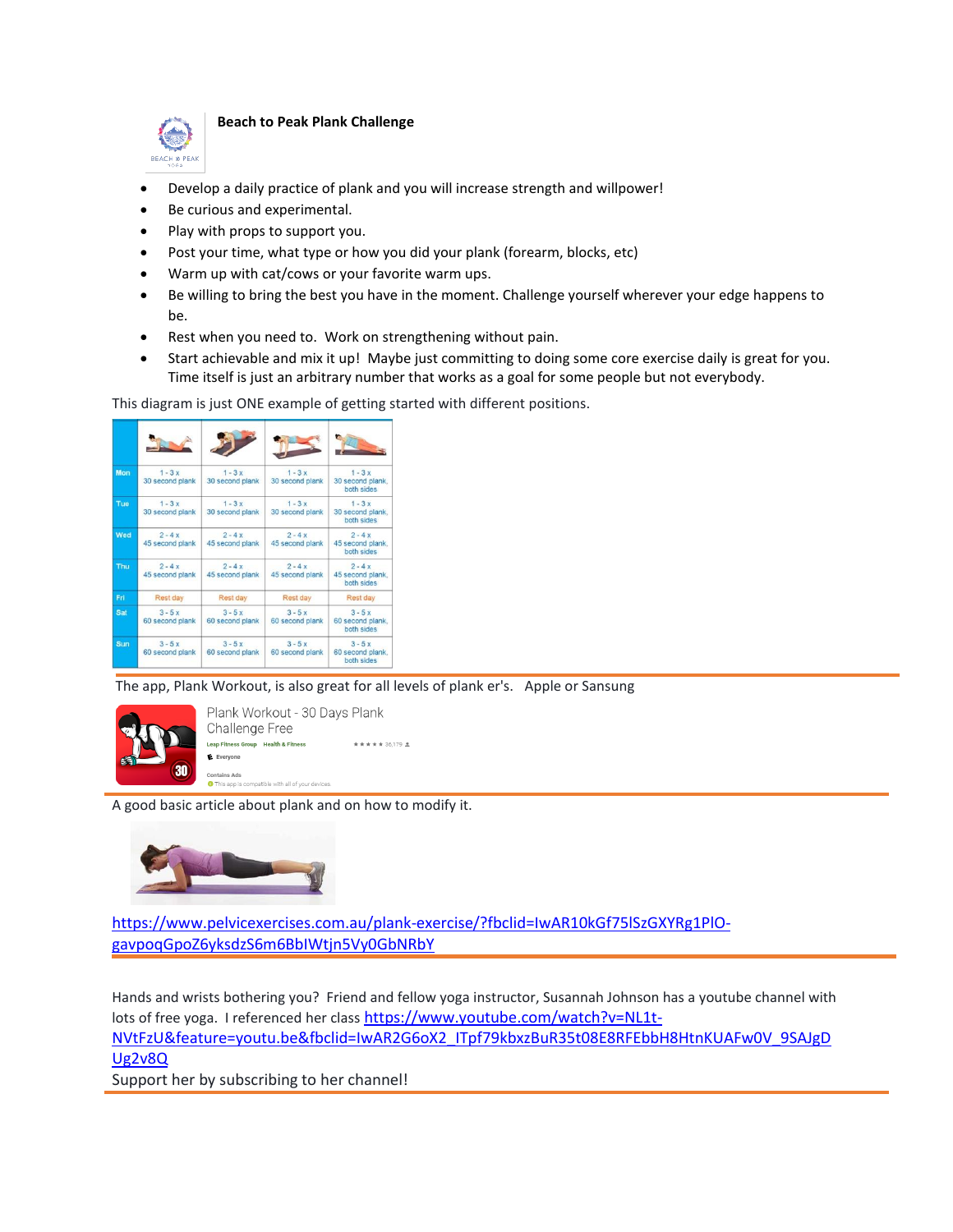Here's a good intro to the plank. OK so there's a dog in this video and the guy has a British accent . Two pluses and



## [https://www.youtube.com/watch?v=-](https://www.youtube.com/watch?v=-Jw7ZM152q0&fbclid=IwAR1mBcwNXwe2eXJ0P5TTbI7puv8jmgECLQRCK708bSh23x2MGUbCxJGNi78) [Jw7ZM152q0&fbclid=IwAR1mBcwNXwe2eXJ0P5TTbI7puv8jmgECLQRCK708bSh23x2MGUbCxJGNi78](https://www.youtube.com/watch?v=-Jw7ZM152q0&fbclid=IwAR1mBcwNXwe2eXJ0P5TTbI7puv8jmgECLQRCK708bSh23x2MGUbCxJGNi78)

Not ready to plank? How to build core strength- Dead Bug Pose

The dead bug pose is a great pose to work up to plank or if your shoulders or back happen to be sore and you don't feel like planking. We reviewed this in class on Monday, but here's an article about it. I love this pose, always feel free to take it If you just aren't feeling the plank! On your exhale draw the belly in and on your inhale take a nice diaphragmatic breath. There are a lot of variations, but just keeping the arms up and legs either straight up or in a table top (squeeze a block between the thighs to really engage the core). Do this for as long as you can and I guarantee you will feel it in your core. You can always curl up in a ½ crunch or touch opposite elbow to opposite knee for a harder variation.



[https://www.studiobpoweryoga.com/blog/deadbug?fbclid=IwAR0spdl57wnQUWWIBuTUX027iGnhqh9z\\_swp8GS](https://www.studiobpoweryoga.com/blog/deadbug?fbclid=IwAR0spdl57wnQUWWIBuTUX027iGnhqh9z_swp8GSw_bj1yXoWf_tEX8lhztM) [w\\_bj1yXoWf\\_tEX8lhztM](https://www.studiobpoweryoga.com/blog/deadbug?fbclid=IwAR0spdl57wnQUWWIBuTUX027iGnhqh9z_swp8GSw_bj1yXoWf_tEX8lhztM)

Counter stretch time with reverse table top



<https://www.yogabasics.com/asana/crab-pose/>

**Upward Plank Pose -** Purvottanasana counteracts the effects of Chaturanga(yogi pushups) by stretching the pectoralis major, pectoralis minor, and anterior deltoids.